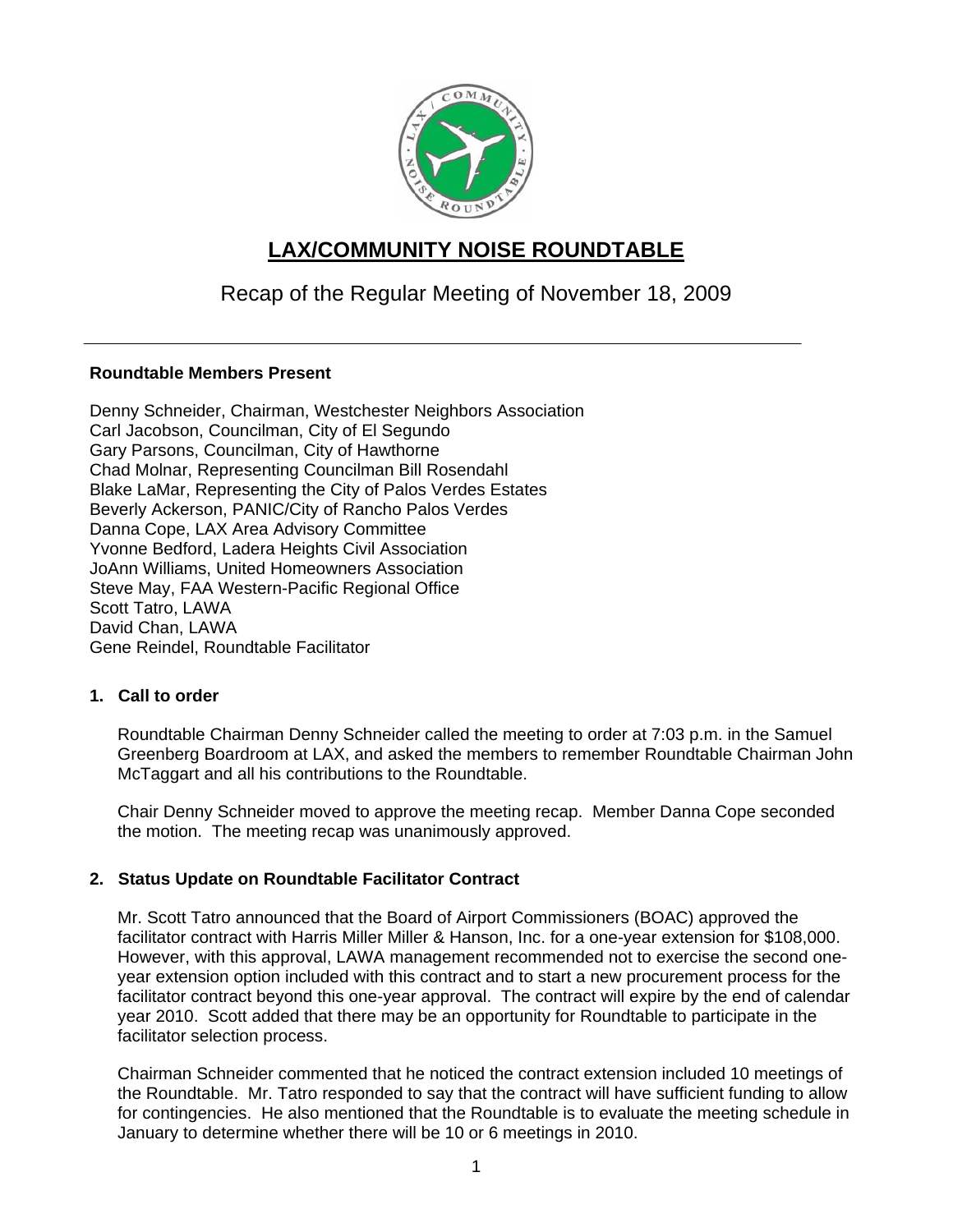Member Ackerson commented that LAWA needs to know the value of the Roundtable and to avoid continuing on a reduced schedule. Mr. Tatro added that LAWA is not intending to discontinue the facilitator or the Roundtable.

## **3. Review of Roundtable Correspondence Log**

Mr. David Chan reviewed the open items in the correspondence log and asked the members to indicate whether or not a follow-up action is required. The open items discussed are listed below:

## *July 10, 2002 correspondence to Mr. William Withycombe, FAA Western Pacific Region:*

Request for assistance with: missed approaches, loop departure, and increased altitude for BASET TWO and REEDR THREE. The FAA started implementation of the KWYET as a possible replacement of the LOOP but later dropped it due to a safety issue with 270 degrees turn. The FAA increased the altitude by 1000 feet for the two arrival procedures. The only open item is the missed approach at this time.

#### *November 13, 2002 correspondence to Mr. William Withycombe, FAA Western Pacific Region:*

Request for assistance with Monterey Park overflights. FAA representatives indicated that the only possible solution for this issue is to redesign the airspace.

## *May 21, 2003 correspondence to Mr. William Withycombe, FAA Western Pacific Region:*

Request for the rerouting of aircraft departures away from the Palos Verdes Peninsula. FAA rerouted most jets and a majority of turboprop aircraft offshore from Palos Verdes (PV). Some turboprops heading to Ontario, Palm Springs and Orange County continue to fly over PV.

In addition, Mr. Chan commented that the JEDDD ONE procedure is expected to be implemented either February or April 2010.

Mr. Steve May announced that Mr. Walter White has been reassigned to Washington D.C. for a special project for a period of one year. Ms. Pat Anderson is stepping into Mr. White's position in the interim. She has worked with Mr. White for quite some time and is well positioned to hit the ground running. Mr. Tony DiBernardo is also on special assignment in Washington D.C. Both are expected to return to their Los Angeles positions when their assignments are completed.

## *February 11, 2004 correspondence to FAA, Air Traffic Division, Regional Office:*

Request for revising the floor altitudes of the Class B airspace west of the Palos Verdes Peninsula. FAA did not make the requested change.

## *March 14, 2004 correspondence to Mr. William Withycombe, FAA Western Pacific Region:*

Request for the development of RNAV procedures for turboprop departures to the east on north runways. This item is a work in progress as the FAA requires consensus among all affected communities prior to developing such procedures. At a meeting of the Roundtable in February 2005, consensus was not reached. Members wanted more information pertaining to the February 2005 meeting.

**Action item:** Mr. Chan to review February 2005 meeting minutes and report back to the Roundtable.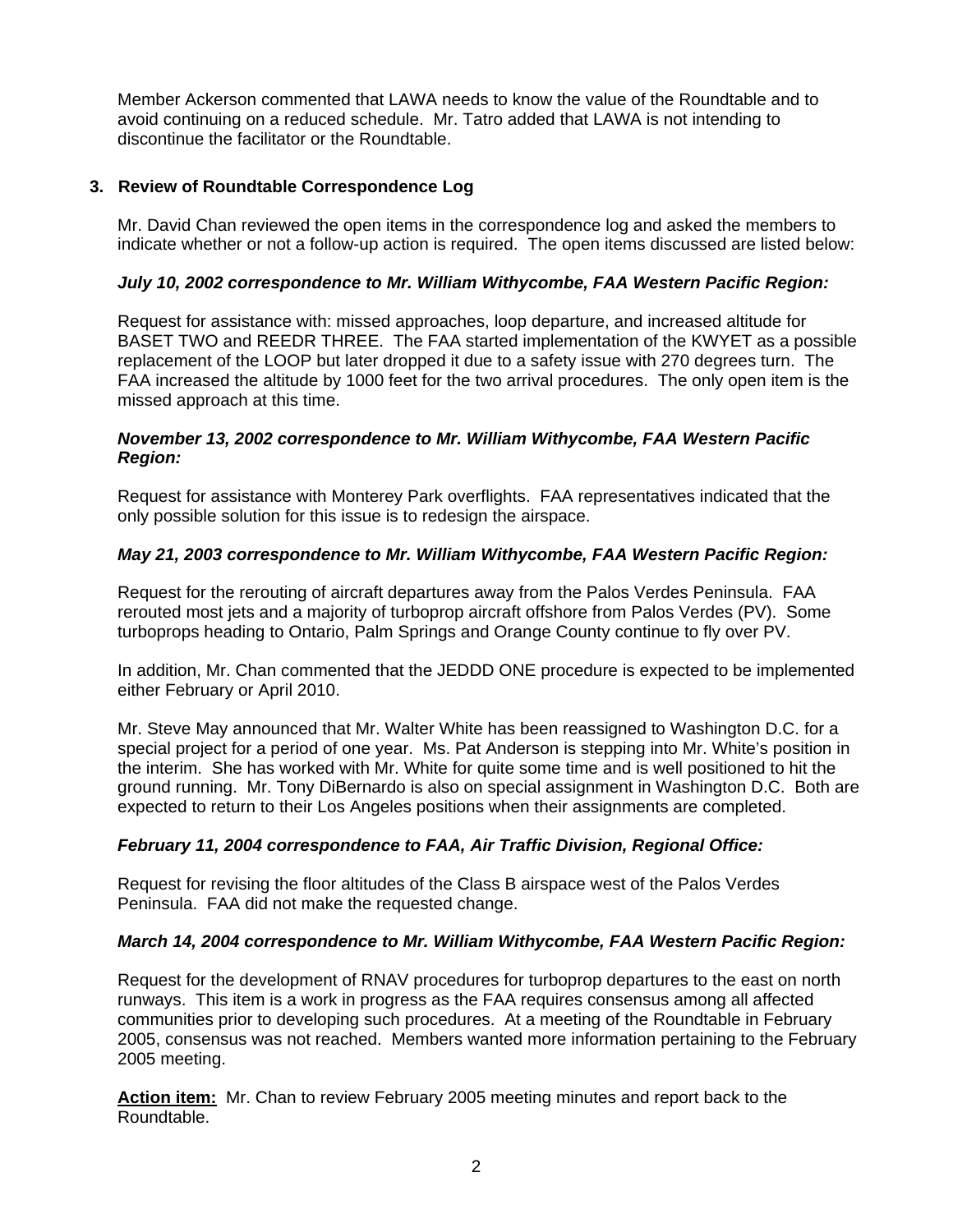## *February 8, 2006 and September 7, 2006 Correspondences to Marion Blakey Administrator, FAA, Washington; February 11, 2009 correspondence to Ms. Lynne A. Osmus, FAA Acting Administrator:*

Request the FAA restore the funding for the Southern California Airspace Redesign project. FAA responded, but did not indicate whether funding would be restored.

## *May 10, 2006 correspondence to Mr. Jim Ritchie, LAWA Deputy Executive Director:*

Suggestion for new noise monitoring sites. LAWA has installed monitors to measure 60 CNEL but has not installed monitors at Palos Verdes and Monterey Park.

## *September 7, 2006 correspondence to Mr. Richard Coppenbarger, NASA:*

Request for a presentation by NASA of the Oceanic Tailored Arrivals study at SFO. LAWA staff is in touch with NASA for a possible presentation to the Roundtable at the January 13, 2010 meeting.

## *March 19, 2007 correspondence to Marion Blakey, Administrator, FAA, Washington and May 1, 2007 correspondence to Congressional Representatives:*

Provide support for the passage of the FAA Reauthorization Bill. Congress did not pass the Bill in 2007. The House reintroduced the Bill in early 2009 and subsequently passed the Bill in May 2009. The Bill is currently in the Senate for its review, discussion, and determination.

**Action item:** Close these correspondences.

## *May 1, 2007 correspondence to Mr. Samson Mengistu, Acting Executive Director, LAWA:*

Request for specific capabilities in the new noise monitoring system to include: single noise event data, low-frequency noise data and portable noise monitoring. LAWA reported all the aforementioned features are included with the new noise monitoring system.

**Action item:** LAWA staff to report new system capabilities to Roundtable.

## *June 13, 2007 correspondence to Mayor Villaraigosa, City of Los Angeles:*

Request support in affecting compliance by Qantas Airlines with the Over Ocean Operations. No response from the Mayor's office. Chair Denny Schneider inquired whether this was the idea of requiring airlines to fill out a form when they deviate from procedure.

**Action item:** LAWA staff to review this issue and report back to the Roundtable for clarification.

#### *March 11, 2009 correspondence to local Congressional Representatives, local cities and LA County 2nd District Supervisor:*

Request for participation in the Roundtable. Mr. Chan indicated that he noticed some increase participation from congressional representatives since the letters were sent. Chairman Schneider indicated that he would like to continue encouraging participation from all jurisdictions.

## *August 4, 2009 correspondence to local cities, Congressional Districts 8 and 11, LA County 4th District Supervisor:*

Request for financial support of the Roundtable. Three responses were received; none of them agreed to provide funding support.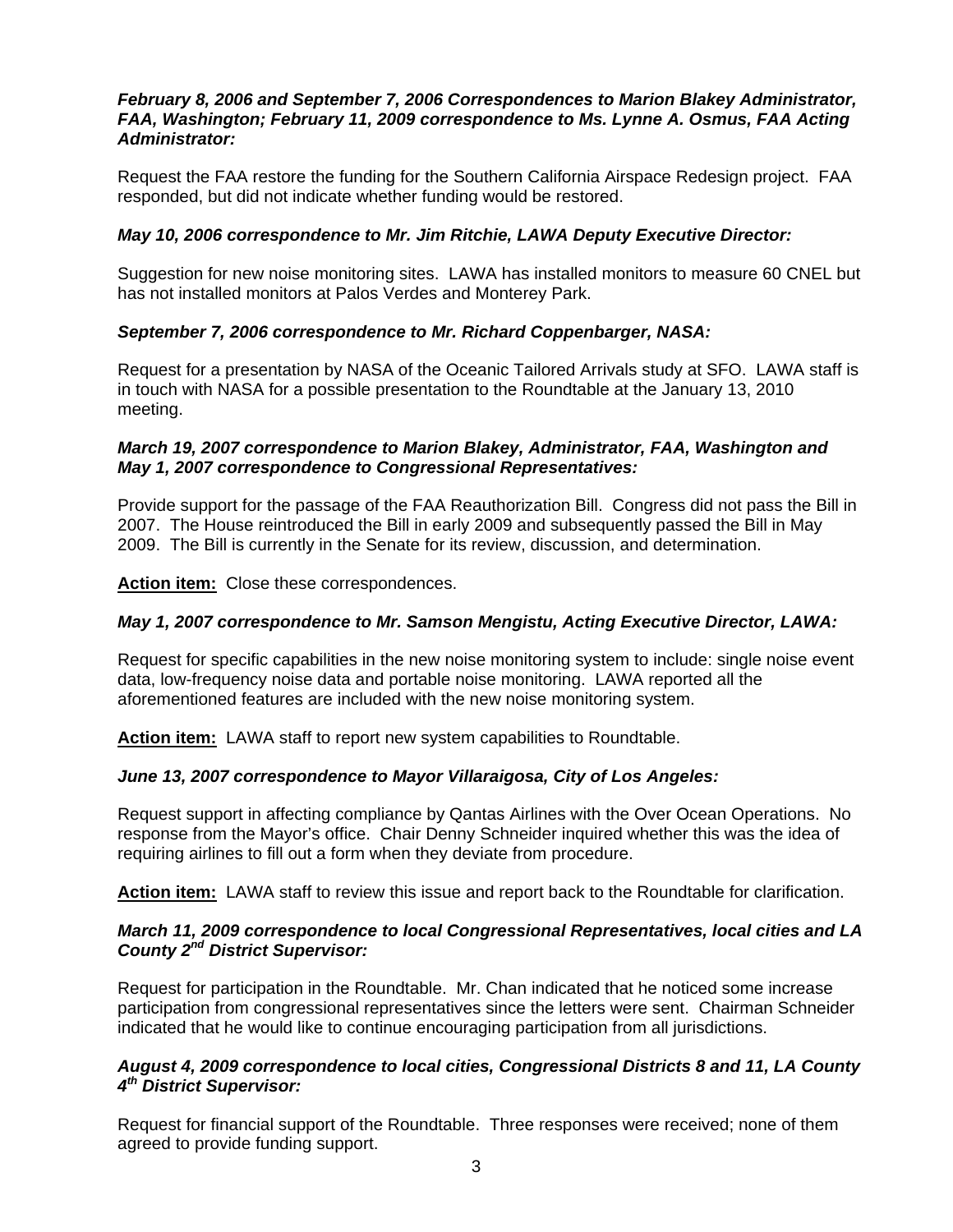## **Action item:** Close this correspondence.

Member James O'Neil made a motion to have the correspondence log combined with the Roundtable Work Program. Chairman Schneider seconded the motion and it was unanimously approved.

**Action item:** Combine the correspondence log with the Work Plan.

#### **4. Statistical Update on Aircraft In-Flight Procedures**

Mr. Chan provided a PowerPoint presentation consisting of statistical information on the following aircraft in-flight operations:

- **Early Turns**
- **Loop Departures**
- **East Departures**
- **Palos Verdes Overflights**
- **Short Turns**
- **Extended Downwind Approach**
- Go-arounds

Member LaMar inquired on the number of missed Loop Departures as a result of FAA instruction. Mr. Tatro stated that he estimated a significant number of the missed Loop Departures is resulted from FAA instruction.

At the end of the presentation on East Departures, members inquired on the status of the LAX Part 161. Mr. Tatro responded that it is in progress, but was delayed about 18 months because of the difficulty in developing the forecast reports.

Chairman Schneider inquired on when Short Turns are occurring most of the time. Mr. Tatro stated that he believed most of the short turn operations are occurring during the off-peak hours.

Mr. Chairman Schneider also commented that the aircraft are quite low at Windsor Hills area since some properties in that area are almost at 1,000 feet in elevation. Mr. Chan indicated that he will provide a map with elevation information for the next presentation.

#### **5. Status Update on Noise Monitoring System**

Mr. Scott Tatro reported that LAWA has accepted the new system from the manufacturer, and has also submitted the required documentations to Caltrans for its review and approval. Caltrans requires various test results and other requirements of the system before granting its approval of the noise system. Caltrans has indicated to LAWA that it needs to conduct an analysis of certain noise monitoring sites before it can accept the system. LAWA anticipates that there will be no problem fulfilling this requirement.

LAWA staff is currently using the new monitoring system to produce many of the noise management reports, including but not limited to, noise complaints, east departures and runway use reports.

#### **6. Roundtable Member Discussion**

Member Jacobson presented an updated list containing contact information of the Roundtable members and asked the membership to review for completeness and accuracy. Chairman